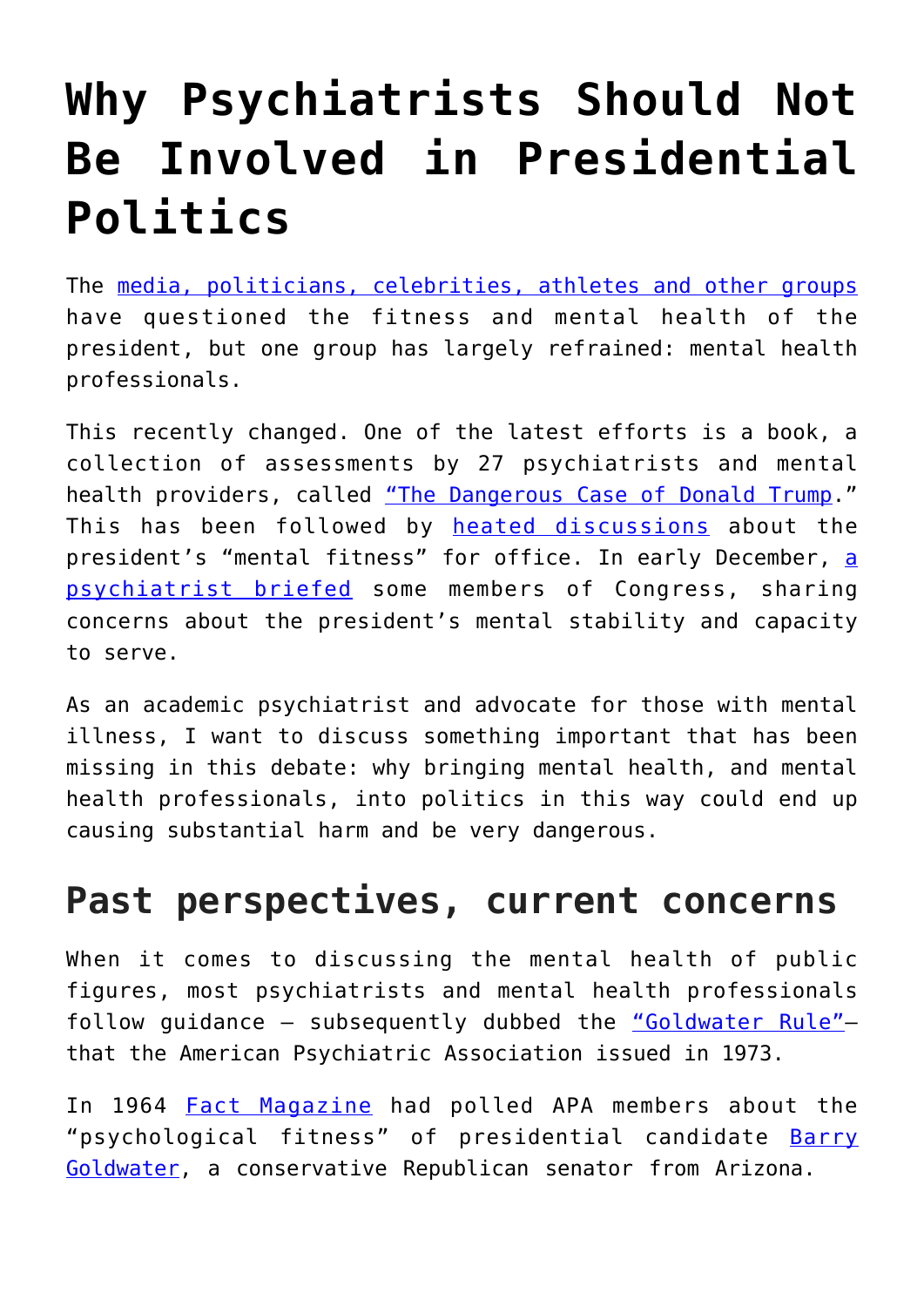

The late Barry Goldwater's conservative views led many Americans to question his mental health. [AP Photo/file](http://www.apimages.com/metadata/Index/Republicans-War-Glance/c7224d5f1d144fbc887f1be7a42482b5/15/0)

In the considerable fallout that followed Fact's provocative cover story, the APA formally stated that is is unethical for psychiatrists to give a professional opinion about public figures they have not examined in person and from whom they have not obtained consent to discuss their mental health in public.

On Oct. 17, 2017, the [APA reaffirmed this stance.](https://www.psychiatry.org/newsroom/news-releases/apa-goldwater-rule-remains-a-guiding-principle-for-physician-members)

Still, many mental health providers believe that commentaries about the current president fall within the realm of ["duty to](http://nymag.com/daily/intelligencer/2017/04/yale-psychiatrists-cite-duty-to-warn-about-unfit-president.html) [warn](http://nymag.com/daily/intelligencer/2017/04/yale-psychiatrists-cite-duty-to-warn-about-unfit-president.html)." This principle basically says that if a patient is an imminent danger of harming another person, confidentiality should be broken, and the potential victim and legal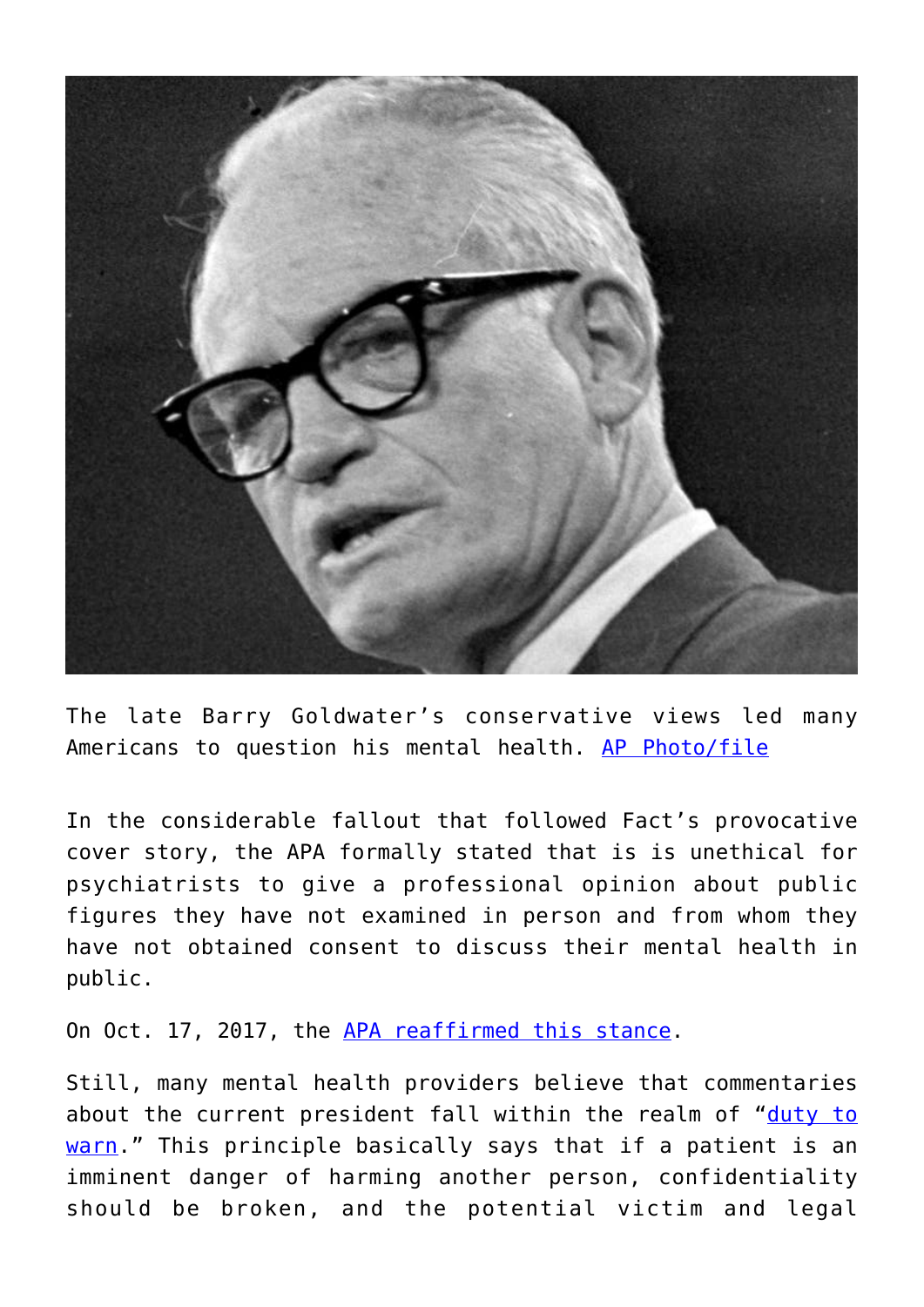authorities informed.

The APA, however, asserts that the duty to warn is a legal concept that does not apply if there is no "physician-patient relationship."

### **A return of stigma?**

Mental disorders are very common: Nearly one in five people experiences [depression](https://www.nimh.nih.gov/health/statistics/prevalence/index.shtml) during their lives, one in four an anxiety disorder, nearly eight percent post-traumatic stress disorder, one percent schizophrenia and one percent bipolar disorder.

And yet, these patients have long been subject to different forms of [discrimination, prosecution and dehumanization](https://www.nami.org/Blogs/NAMI-Blog/October-2017/9-Ways-to-Fight-Mental-Health-Stigma). Until recently, having a psychiatric illness or seeing a psychiatrist was [something embarrassing](https://www.ncbi.nlm.nih.gov/pmc/articles/PMC4472553/) to hide from others. That led to [avoiding treatment,](https://www.ncbi.nlm.nih.gov/pmc/articles/PMC4472553/) delays in seeking help and loss of potential for a prosperous life.

Stigma still [affects political support and funding](https://www.ncbi.nlm.nih.gov/pmc/articles/PMC3698814/) for mental health services and research. Our society has just begun to bring awareness to the public that, like any other medical condition, a [psychiatric disorder is a disease](https://www.ncbi.nlm.nih.gov/pmc/articles/PMC4409431/) that needs treatment and not to be embarrassed by. It has taken us centuries to gradually overcome the stigma, and we still have a long way to go.

When a politician calls a perceived enemy a [paranoid](http://thehill.com/homenews/administration/344215-scaramucci-priebus-is-a-paranoid-schizophrenic-will-be-asked-to) [schizophrenic,](http://thehill.com/homenews/administration/344215-scaramucci-priebus-is-a-paranoid-schizophrenic-will-be-asked-to) for example, as did former White House Communications Director Anthony Scaramucci, the public may see it as an uninformed and undignified insult. As a colleague and I recently wrote, however, the media and the medical professions should inform the public at such times that it is [insensitive to use mental illness](http://blogs.bmj.com/bmj/2017/10/06/doctors-need-to-speak-up-against-the-use-of-mental-illness-as-an-insult/) in this way.

Such insensitivity is harmful enough coming from a politician.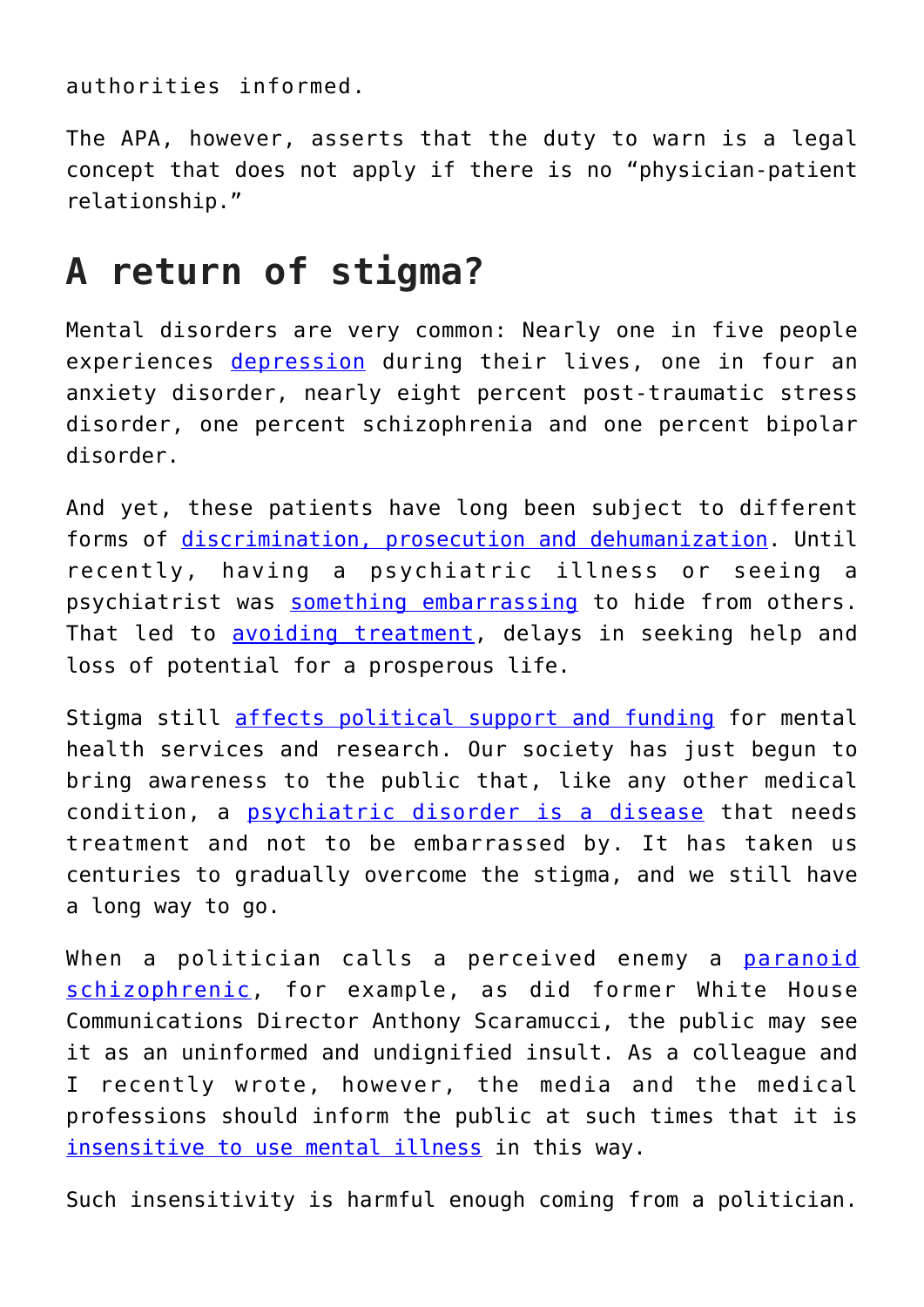A mental health professional should be even more cautious in using mental illness in the realm of politics. It could add to stigma. Psychiatrists need to keep in mind the first principle of medical practice: [First, do not harm](https://www.health.harvard.edu/blog/first-do-no-harm-201510138421).

Understanding the medical nature of mental illness has been a very important public accomplishment for [psychiatry and](https://www.ncbi.nlm.nih.gov/pmc/articles/PMC4409431/) [neuroscience.](https://www.ncbi.nlm.nih.gov/pmc/articles/PMC4409431/) This should be valued and protected, as it lifts the social pressure off of the millions of people with mental illness.

## **Diagnosis should bring empathy, not scorn**

Brain diseases can cause aberrations in behavior, thinking or emotions. A person with mental illness should not be blamed for these anatomical and functional differences. Mental health professionals are helping people develop empathy for patients with mental illness.

Coming back to the American president, using psychiatric diagnoses to address what is perceived as wrong with his behavior could work against decades of advocacy efforts. And it defeats its own purpose because it means he is not responsible for his actions, that a disease is to blame. This strategy is basically exonerating.

Furthermore, the last thing we psychiatrists need to tell a large group of the U.S. public and many others in the world is that the person they dislike is not likable because he has a mental illness.

## **Perception of psychiatrists affected, too**

What is more, diagnosing public figures from afar could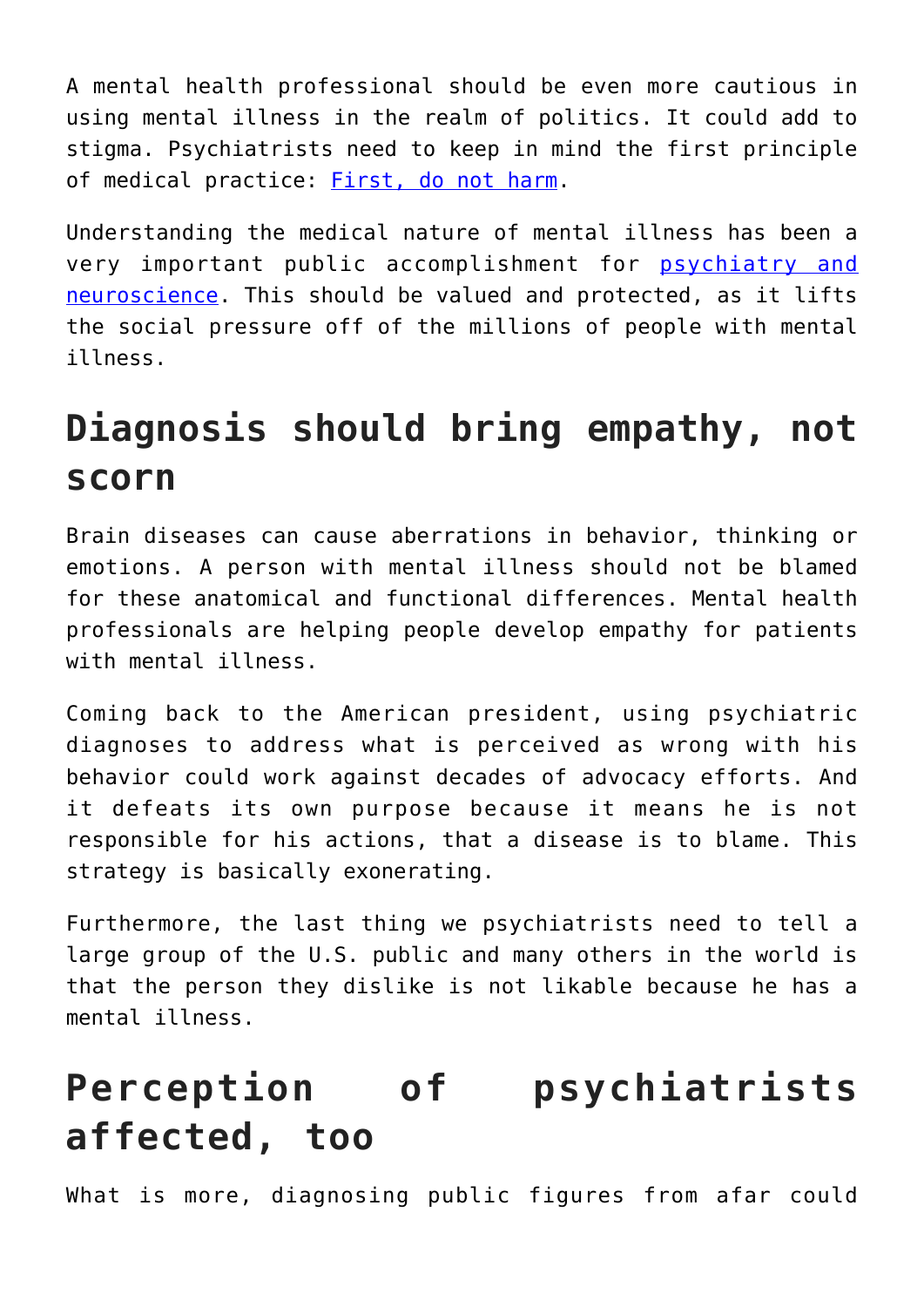influence how millions of people perceive psychiatrists.

A large percentage of Americans [support the current president.](http://news.gallup.com/poll/201617/gallup-daily-trump-job-approval.aspx) If mental health providers try to diagnose the president, his fans may conclude that psychiatrists are a group of entitled liberals who use their profession to push their own political agenda.

A clinical encounter is already a very sensitive event and takes place in a complicated context. The last things we want to add to it are questions about the psychiatrist's political views and genuineness of their intentions. How would a loyal supporter of the president see his or her psychiatrist as a result? Will he or she lose confidence in the psychiatrist's judgment or recommendations? Would he or she follow through treatment?

And this will not remain limited to one side of the political spectrum. If this public psychological analysis becomes a precedent, three years from now, another group of psychiatrists may decide to diagnose another candidate of having a mental illness, which can affect the way the other half of the country feel about mental health providers.

If psychiatrists can consider diagnosing the highest official in the country, why wouldn't they do it for a celebrity, an athlete, a CEO, a teacher or a bus driver? Who will then be immune to such approach? In this case, psychiatrists could either be seen as dangerous big brothers or, in a more likely scenario, substantially discredited.

#### **No diagnosis needed to be unfit**

Americans really do not need to give a person a mental health diagnosis to decide if he or she is unfit, irrelevant, inexperienced, unreliable or even stupid (indeed, there is no psychiatric diagnosis for stupidity). We did not need to diagnose Nixon to know that he was ethically compromised to